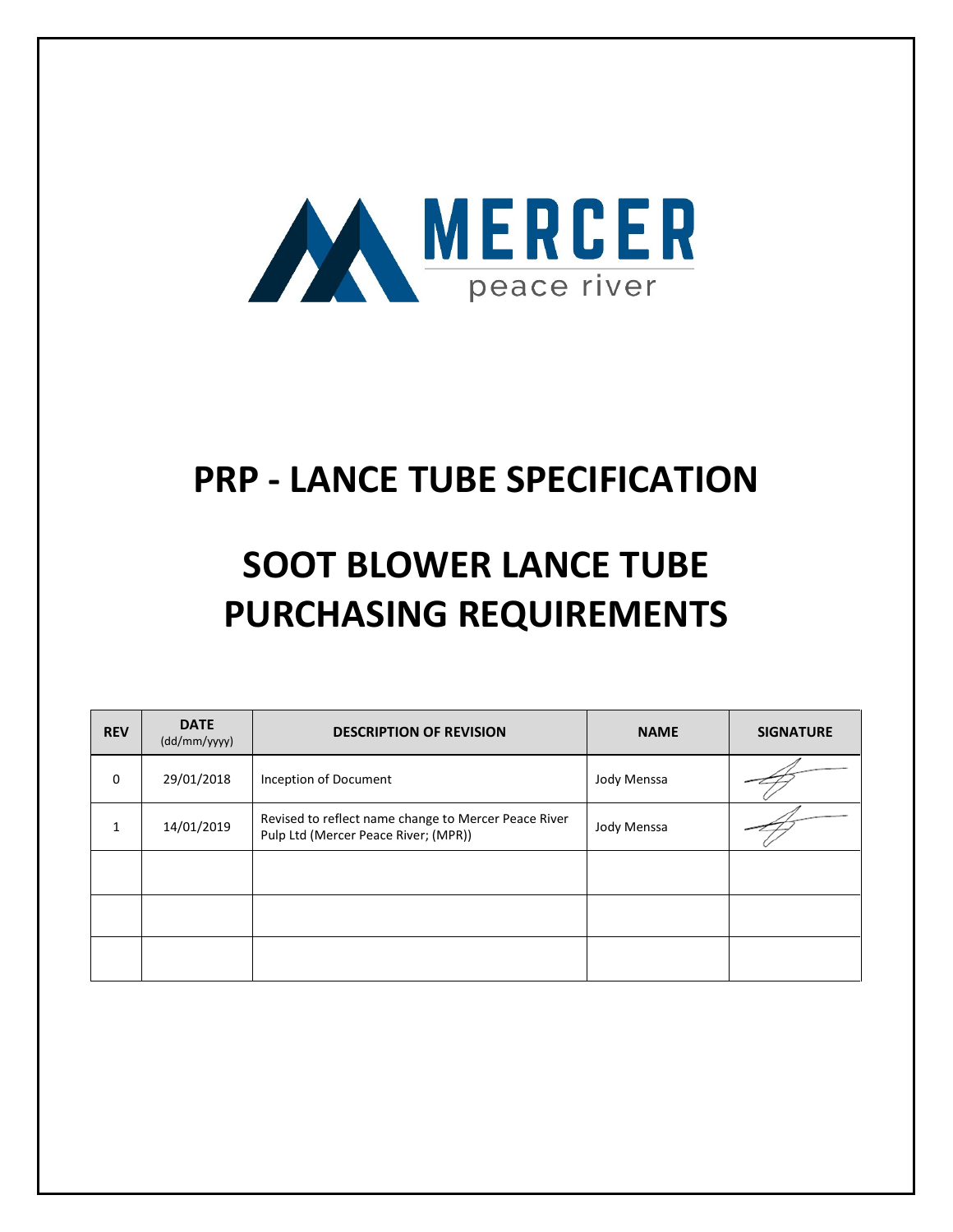

#### **Table of Contents**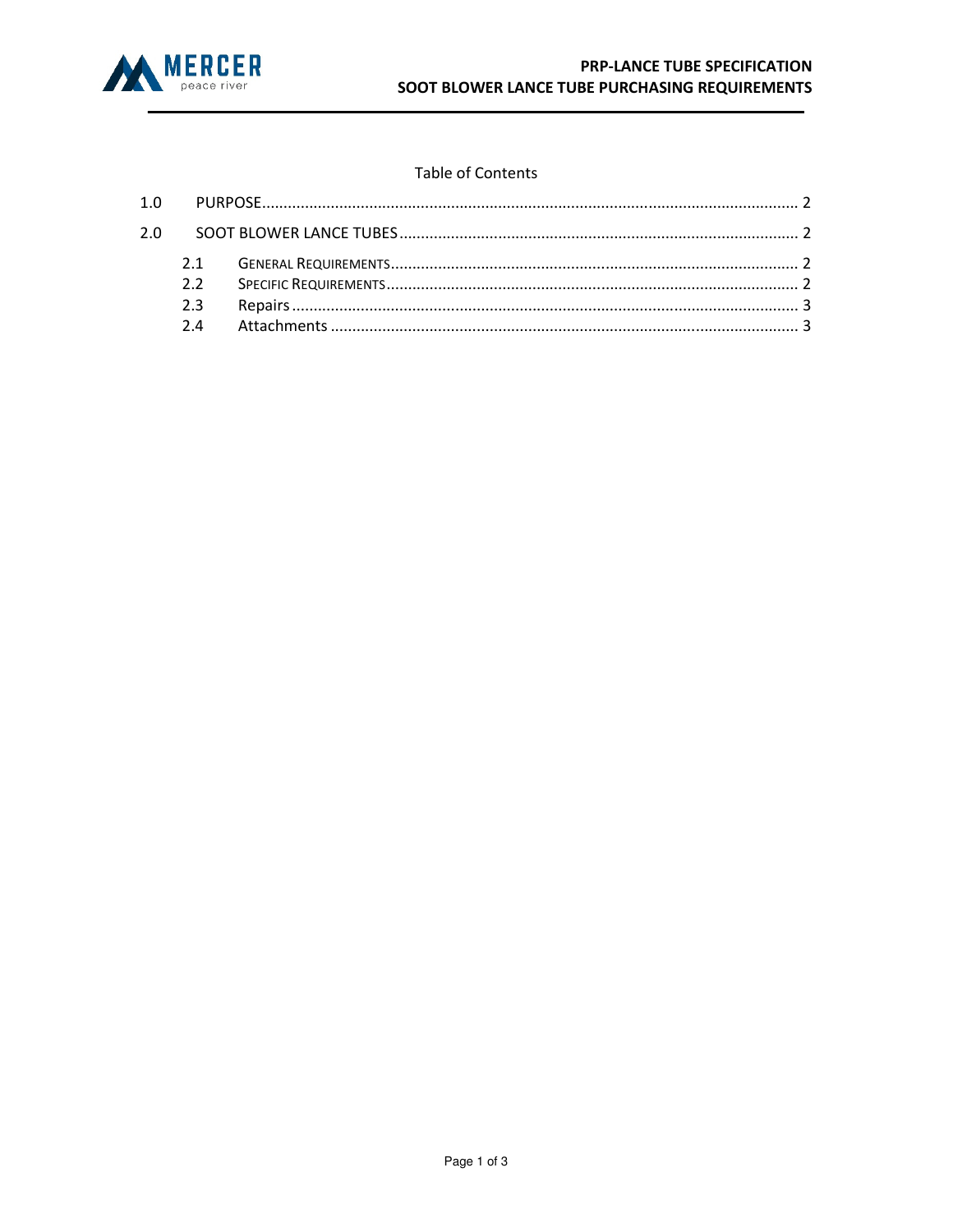

## 1.0 Purpose

The purpose of this document is to ensure that materials, fabrication and quality control measures used for the manufacture of soot blower lance tubes that are purchased by MPR meet the minimum requirements of a recognized code or standard such as ASME Boiler and Pressure Vessel Code and ASME B31.1.

### 2.0 Soot Blower Lance Tubes

#### 2.1 General Requirements

- i. Vendor shall have a Quality Management System (QMS) that is applicable to the scope of work being performed. The vendor QMS shall be certified / endorsed to a recognized standard such as ISO, ASME or approved by the local jurisdiction. The QMS shall be acceptable to MPR. MPR may choose to perform a field or shop audit of the vendor in order to accept the vendor QMS.
- ii. Soot Blower Lance Tubes shall be fabricate in to a recognized code or standard such as ASME Boiler and Pressure Vessel Code and ASME B31.1.
- iii. Soot Blower Lance Tube Fabrication Checklist to be completed and be supplied to MPR with each soot blower lance purchased.

#### 2.2 Specific Requirements

- i. Lance tubes shall be designed for steam conditions up-stream of the poppet valve. Steam conditions up-stream of the poppet valve at MPR; 7756kPa @ 413oC. Design consideration shall also take into account any static and dynamic loads induced on the lance tube by normal operation into the furnace. Radiant furnace temperature (min 851oC) and additional loads and stress placed on the lance tube that would be inherent to typical recovery boiler service conditions should also to be taken into consideration.
- ii. Materials shall conform to the applicable code of construction, ASME B31.1.
- iii. All welding procedure specifications (WPS), welding procedure qualification records (WPQR) and welder qualifications (WQR) must comply with ASME Section IX.
- iv. Non Destructive Examination (NDE) to be completed as per the code(s) of construction and ASME Section V.
- v. Personnel performing the NDE must have minimum qualifications as per ASNT II.
- vi. Weld profiles shall have a smooth transition and be free from any abrupt or course geometry changes and notches, under cut shall not be permitted.
- vii. Hardness testing (MIC10/MIC20 Vickers) shall be complete at weld number one (W1), hardness testing of the HAZ (flange), W1, HAZ (section 1) and recorded as per Figure 1 on the attached checklist. Hardness shall be less than 250 HV.
- viii. Manufacturing to conform to the current version of specified ASME construction code.
- ix. All lance tubes purchased by MPR shall have a unique identification number. This identification number shall provide the means for traceability throughout the fabrication process.
- x. The vendor shall provide MPR with a complete quality control package for each lance tube upon request.
- xi. The vendor shall provide MPR with a Letter of Compliance (LOC) stating that each lance tube (unique identification number quoted on LOC) has been fabricated in accordance with the specified ASME Construction code (B31.1), as per point viii, above.